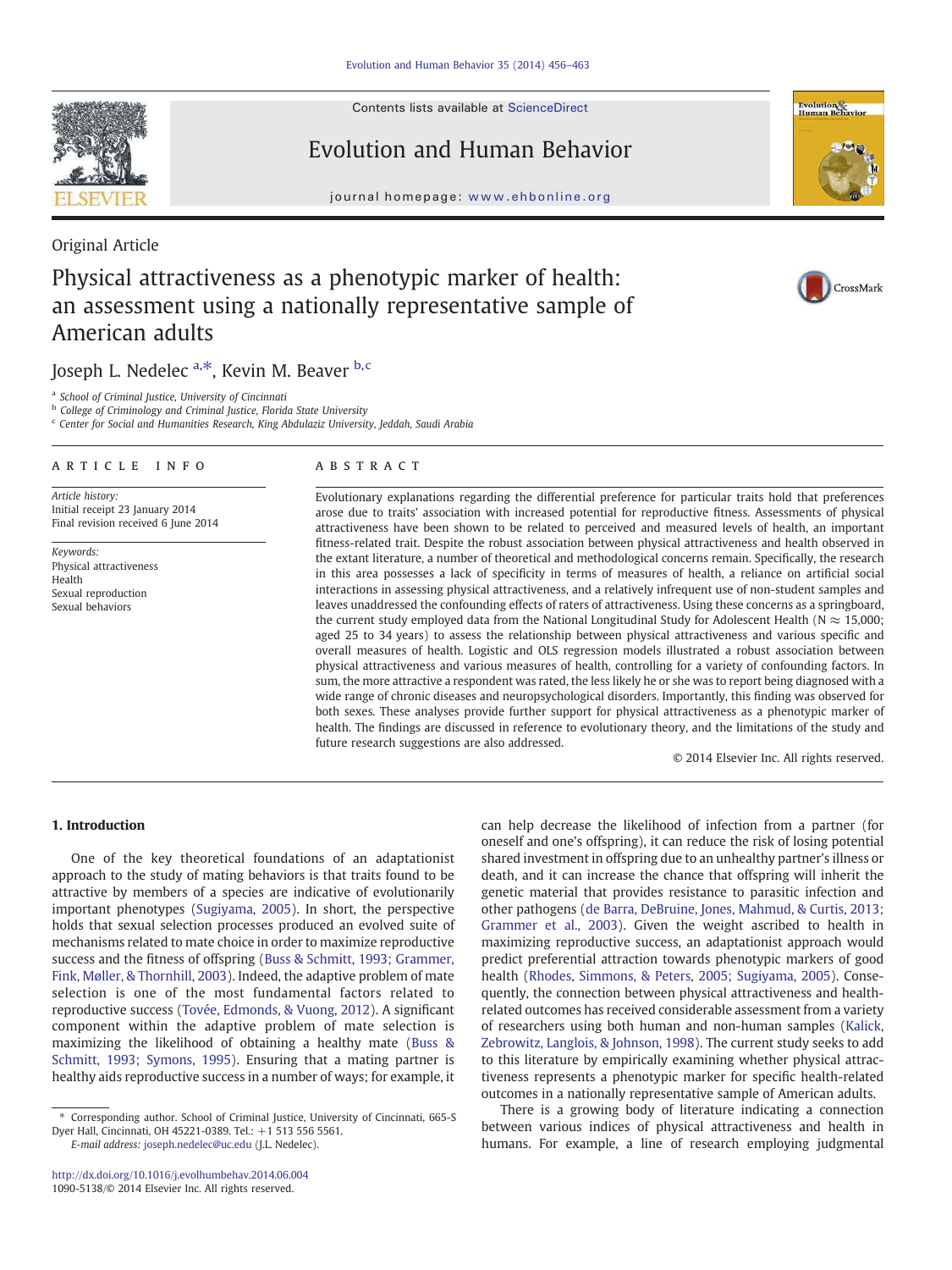assessments of health has shown that respondents who rate targets as more physically attractive also rate the same targets as healthier than those judged to be less physically attractive (Cunningham, 1986; Grammer & Thornhill, 1994; Singh, 1995). The bulk of studies assessing the link between attractiveness and health in humans, however, are derived from research using facial characteristics. The focus of these studies has generally been on three facial properties: averageness, masculinity/femininity, and symmetry (Grammer et al., 2003; Weeden & Sabini, 2005; see also Stephen, Coetzee, & Perrett, 2011 for an assessment of facial pigment, attractiveness, and perceived health). Overall, the results of these studies have shown that average faces, relative to distinctive faces, are rated as appearing healthier (Rhodes et al., 2001); male faces with more masculine features and female faces with more feminine features are associated with increased perceptions and indications of health (Johnston, Hagel, Franklin, Fink, & Grammer, 2001; Rhodes, Chan, Zebrowitz, & Simmons, 2003; Scott, Swami, Josephson, & Penton-Voak, 2008; Thornhill & Gangestad, 2006; but see Boothroyd et al., 2005; Boothroyd, Jones, Burt, & Perrett, 2007; Shackelford & Larsen, 2003); and those faces rated/measured as asymmetrical have been rated as less healthy than faces approaching symmetry (Fink, Manning, Neave, & Grammer, 2004; Gangestad & Thornhill, 2003; Jones et al., 2001; Rhodes et al., 2001; Thornhill & Gangestad, 2006; Zaidel, Aarde, & Baig, 2005). Research employing non-facial indices of physical attractiveness has also shown a link to health-related outcomes. For example, Manning, Scutt, Whitehouse, and Leinster (1997) illustrated that asymmetry in women's breasts (a health-related correlate) was negatively associated with marriage and number of offspring (correlates of attractiveness). Other bodily indices of health (e.g., BMI) have also been shown to be related to ratings of attractiveness (Hume & Montgomerie, 2001; Perilloux, Cloud, & Buss, 2013). Overall, the literature indicates that those facial and bodily traits found to be attractive are also perceived to indicate some information about the health of the individual.

Although the current literature tends to support a link between physical attractiveness and health, a number of methodological concerns remain relatively unaddressed. For example, while some studies have employed specific health-related variables as outcomes (cf., de Barra et al., 2013; Kalick et al., 1998; Shackelford & Larsen, 1999; Thornhill & Gangestad, 2006), the vast majority of the studies reviewed above employ a generalized operationalization for health. Left relatively unaddressed is the question of whether physical attractiveness is related to specific indices of health or if the association is only evident with global measures of health. Consequently, there is a need for greater specificity in terms of how studies measure health-related outcomes. Indeed, Grammer et al. (2003) highlight this gap in the literature noting, "[w]e still need to know which kinds of diseases are reflected by signals of beauty [and] [h]ow well . . . different signals predict risks of disease and parasitism" (p. 402). Additionally, with the exception of a handful of studies (e.g., de Barra et al., 2013; Fink et al., 2004; Kalick et al., 1998; Scott et al., 2008), the majority of empirical analyses of the association between physical attractiveness and health have been conducted using college and university samples. Therefore, there is a need to assess the relationships beyond samples derived from college and universities. Moreover, a number of the studies in the extant literature employ assessments of physical attractiveness using pictures, drawings, or videos of human faces and bodies. However, there is reason to suspect that limiting raters' assessment of physical attractiveness in this way may generate an unrealistic evaluation as it focuses the raters' attention to a limited number of traits (Grammer, Fink, Møller, & Manning, 2005; Grammer et al., 2003). As a result, studies which employ live interaction between rater and target may help illuminate if past research is off base. Finally, past research has shown that raters' characteristics can have a systematic impact on the assessments of physical attractiveness (Marcus & Miller, 2003; Nedelec & Beaver, 2011), yet the studies which have assessed the link between physical attractiveness and health-related outcomes generally do not control for the influence of rater characteristics. Therefore, to the extent that rater characteristics affect the relationship between attractiveness and health the association may be biased to an unknown degree.

With these methodological and theoretically relevant concerns in mind, the current study adds to the current literature in at least four ways. First, the study employs a wide range of specific health-related outcomes as well as aggregated indexes of health to provide a robust assessment of the association between physical attractiveness and health. Second, the current study is unique in that it examines the relationship between attractiveness and health using a large nationally representative sample of adults. Third, the current study incorporates a measure of physical attractiveness that is based on interviewer assessment after an approximately 90-minute in-person interview. Therefore, this measure improves on past operationalizations of attractiveness based solely on pictures, drawings, or videos. Fourth, the current study employs an analytical strategy wherein rater characteristics are controlled thus eliminating the potential confounding effects of nonrandom differences between raters of physical attractiveness. Overall, the current study provides a rigorous assessment of the relationship between physical attractiveness and health hitherto absent from the extant literature.

#### 2. Methods

# *2.1. Data*

The current study employs data from the National Longitudinal Study for Adolescent Health (Add Health; Harris et al., 2009). Detailed information about the data and the sampling procedure are described elsewhere (Harris, Halpern, Smolen, & Haberstick, 2006; Harris et al., 2009). Briefly, the Add Health is a nationally representative prospective study of American youth who were assessed at four different time points. The first wave of data was collected during the 1994–1995 school year and included approximately 90,000 students in over 80 different high schools. A subsample of 20,745 respondents aged 12 to 21, were administered follow-up questionnaires during a 90-minute in-home survey to collect more detailed information on a wide range of topics including sexual behaviors, drug and alcohol use, physical activities, and antisocial conduct. During the in-home interviews at wave 1 the respondent's parent (typically the mother) or primary care-giver also completed a questionnaire covering topics such as academic achievement, living arrangements, employment, and income. After about one-and-a-half years, the second wave of questionnaires was administered to 14,738 youths who ranged in age from 13 to 22 years old. The third wave of data was collected in 2001– 2002 when the respondents reached young adulthood (aged 18 to 28) and included 15,197 participants. The final wave of data collection occurred in 2007–2008 when the 15,701 respondents were between ages 24 and 32 years old. Of the original wave 1 respondents, approximately 80% were eligible for inclusion at wave 4 and were successfully re-interviewed (Harris et al., 2009). The data employed in the current study are derived from the wave 4 interviews (two demographic variables, race and parents' income, are from wave 1). The analytical sample in the current study ranges in size from 14,923 to 15,700 for the full sample, 6,997 to 7,349 for males, and 6,243 to 8,352 for females.

#### *2.2. Measures*

#### *2.2.1. Physical attractiveness*

At the conclusion of the wave 4 interview session and after interviewers were separated from the respondents, interviewers completed a number of questions about individual respondent characteristics. Included within these items was the following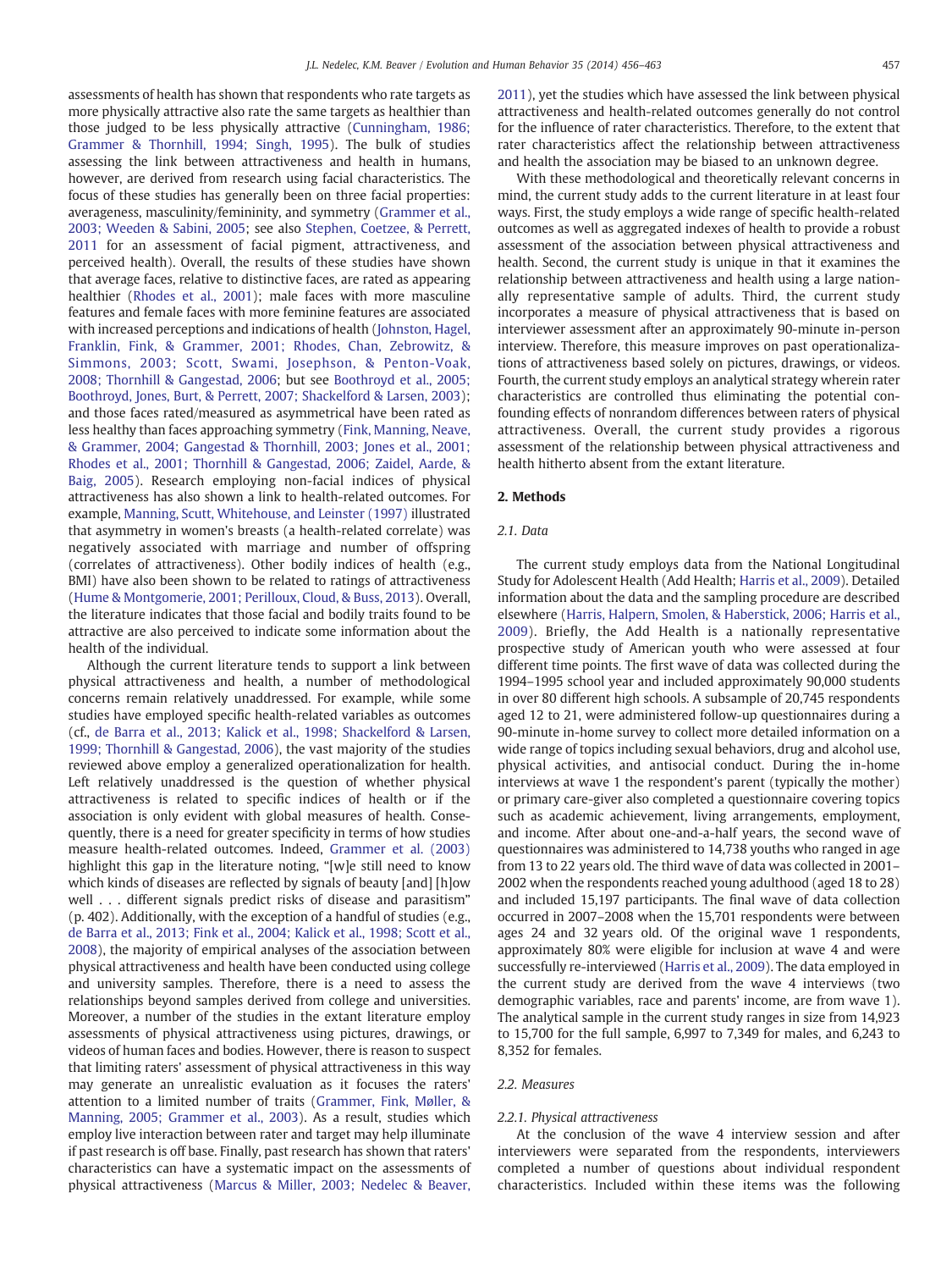question, "How physically attractive is the respondent?". The item was coded such that  $1 =$  very unattractive,  $2 =$  unattractive,  $3 =$  about average,  $4 =$  attractive, and  $5 =$  very attractive. The physical attractiveness measure is commonly employed by researchers using the Add Health and assessing the influence of personal appearance (e.g., French, Robins, Homer, & Tapsell, 2009; Nedelec & Beaver, 2011).

### *2.2.2. Health items*

Following literature indicating that self-reported assessments of health are valid measures of both physical and mental health (Bond, Dickinson, Matthews, Jagger, & Brayne, 2006; Ford, Spallek, & Dobson, 2008; Idler & Benyamini, 1997), we employ a variety of self-reported items regarding the health of respondents derived from the wave 4 interviews. Specifically, respondents were provided a series of questions asking whether they had ever been diagnosed by a healthcare professional with any of the following 11 health-related items: cancer, high cholesterol, high blood pressure, diabetes, heart disease, asthma, migraine headaches, depression, anxiety, epilepsy, and attention deficit disorder/attention deficit-hyperactivity disorder (ADD/ADHD). Additionally, respondents were asked if they have ever had problems with stuttering or stammering and if, in the past 12 months, they had ever been bothered by ringing or buzzing in their ears that lasted for more than five minutes (tinnitus). Each of these 13 health items was coded dichotomously such that  $0 =$  no and  $1 =$  yes.

#### *2.2.3. Health indexes*

In addition to the dichotomous health items, the current study includes a number of continuous measures and one count measure of health-related outcomes derived from the wave 4 interviews. Specifically, respondents were asked to report how their health was in general. The general health item was reverse coded such that  $1 =$  poor,  $2 = \text{fair}$ ,  $3 = \text{good}$ ,  $4 = \text{very good}$ , and  $5 = \text{excellent}$ . In order to obtain a robust assessment of respondent health a measure of the consequence of ill health is included. Respondents were asked to report the number of days, in the past 30 days, they missed school or work due to a health-related problem. The number of sick days item was coded such that  $0 =$  never,  $1 =$  a few times,  $2 =$  about once a week,  $3 =$  almost every day, and  $4 =$  every day. In addition to general health-related outcomes, a specific measure of sexual health is also included in the current study. Respondents were presented a series of questions asking whether or not they had been diagnosed with any of the following 14 sexually transmitted diseases/infections: chlamydia, gonorrhea, trichomoniasis, syphilis, genital herpes, genital warts, hepatitis B (HBV), human papilloma virus (HPV), pelvic inflammatory disease (PID), cervicitis or mucopurulent cervicitis (MPC), urethritis, vaginitis, HIV infection or AIDS, or any other sexually transmitted disease/infection. Each of these dichotomously coded items were coded such that  $0 =$  no and  $1 =$  yes. The items were then summed together to create the sexually transmitted disease/infection (STD) index where higher values indicate a greater number of sexually transmitted diseases. These three health indexes were also supplemented by three more indexes created using the individual health items outlined in Section 2.2.2 above. An overall measure of disease (diseases index) was created by summing together all of the individual health items. The health items were then demarcated into two categories of healthrelated outcomes, chronic diseases and neuropsychological disorders. Following definitions provided by the World Health Organization (www.who.int/topics/chronic\_diseases; accessed October 30, 2013) the chronic diseases index was generated by summing together the following six health items: cancer, high cholesterol, high blood pressure, diabetes, heart disease, and asthma. While the etiological pathways for some of the remaining health items are somewhat controversial (Banaschewski et al., 2005; Büchel & Sommer, 2004; Gianfrancesco & Esposito, 2006; Nigg, 2010; Sullivan, Neale, & Kendler, 2000; Wessman, Terwindt, Kaunisto, Palotie, & Ophoff, 2007) we followed evidence from the medical sciences indicating that migraines,

depression, anxiety, epilepsy, ADD/ADHD, stuttering, and tinnitus are related to or are manifestations of neuropsychological malfunctioning (Büchel & Sommer, 2004; Hiller & Goebel, 1999; Jacoby, Snape, & Baker, 2005; Johnston-Wilson et al., 2000; Mantella et al., 2007; Nigg, 2010; Song, Vanneste, Schlee, Van de Heyning, & Ridder, 2013; Wessman et al., 2007). Consequently, we summed these seven items together to form the neuropsychological disorders index. Each of these three summative health indexes was coded such that higher values indicate a greater number of disease or disorder diagnoses.

#### *2.2.4. Control variables*

In conducting the multivariate analyses, the following control variables were included: age (measured in years), race (coded such that  $0 =$  nonwhite and  $1 =$  white), and sex (coded such that  $0 =$  female and  $1 =$  male). Additionally, following the literature on both physical attractiveness (Hamermesh & Biddle, 1994; Judge, Hurst, & Simon, 2009) and health (Deaton, 2003; Furnée, Groot, & Pfann, 2010), we include controls for personal income and respondents' parents' income. Importantly, both of the income measures were z-transformed prior to analyses. While the personal income measure was obtained from wave 4, the measure tapping the parents' income was derived from the parent questionnaire given during the wave 1 in-home interview session. Given that there is no measure of respondent race at wave 4 the race variable is also obtained from wave 1. Finally, in order to control for the effect of interviewer characteristics and differential assessment of physical attractiveness by interviewers we employed a hierarchical analysis, clustered by interviewer for all of the regression models (the standard errors in the clustered analyses were adjusted for 322 interviewers using the unique interviewer identification number).

### *2.3. Analytical plan*

After first producing descriptive statistics, including an assessment of the average difference between males and females, we then provide the zero-order associations between physical attractiveness, the individual health items, the health indexes, and the control variables (Pearson's *r* and tetrachoric correlations). The final steps of the analysis employed logistic regression models in order to predict the likelihood of a diagnosis on each of the individual health items and OLS regression models to assess the relationship between physical attractiveness and the overall and grouped indices of health. Although OLS regression techniques require a normally distributed error term, the large sample size included in the current study justifies violation of this requirement, and the use of OLS regression techniques is therefore appropriate (McClendon, 1994). As mentioned above, we clustered by interviewer for each of the regression models (logistic and OLS) in order to adjust the standard errors in recognition of the influence of nonrandom assignment of respondents to interviewers (Hox, 1994; Nedelec & Beaver, 2011).

#### 3. Results

Summary statistics for all of the study variables as well as an assessment of the average differences between males and females are presented in Table 1. As illustrated, all of the respondents in the sample were of adult age (Mean  $\pm$  SD = 29.09  $\pm$  1.74, N = 15,690), and the study sample was comprised of approximately 47% males and 53% females, with the majority of respondents indicating their race as White (approximately 62%). In terms of physical attractiveness, a significant difference between males and females was found (two-sample t-test,  $t_{15,671} = 6.06$ , p < .001) with females receiving higher average ratings of physically attractiveness. Overall, there were low base-rates of diagnoses of the individual health items, but these observations did not differ substantially from national estimated rates for 2006–2008 for people aged 25 to 44 as reported by the Centers for Disease Control and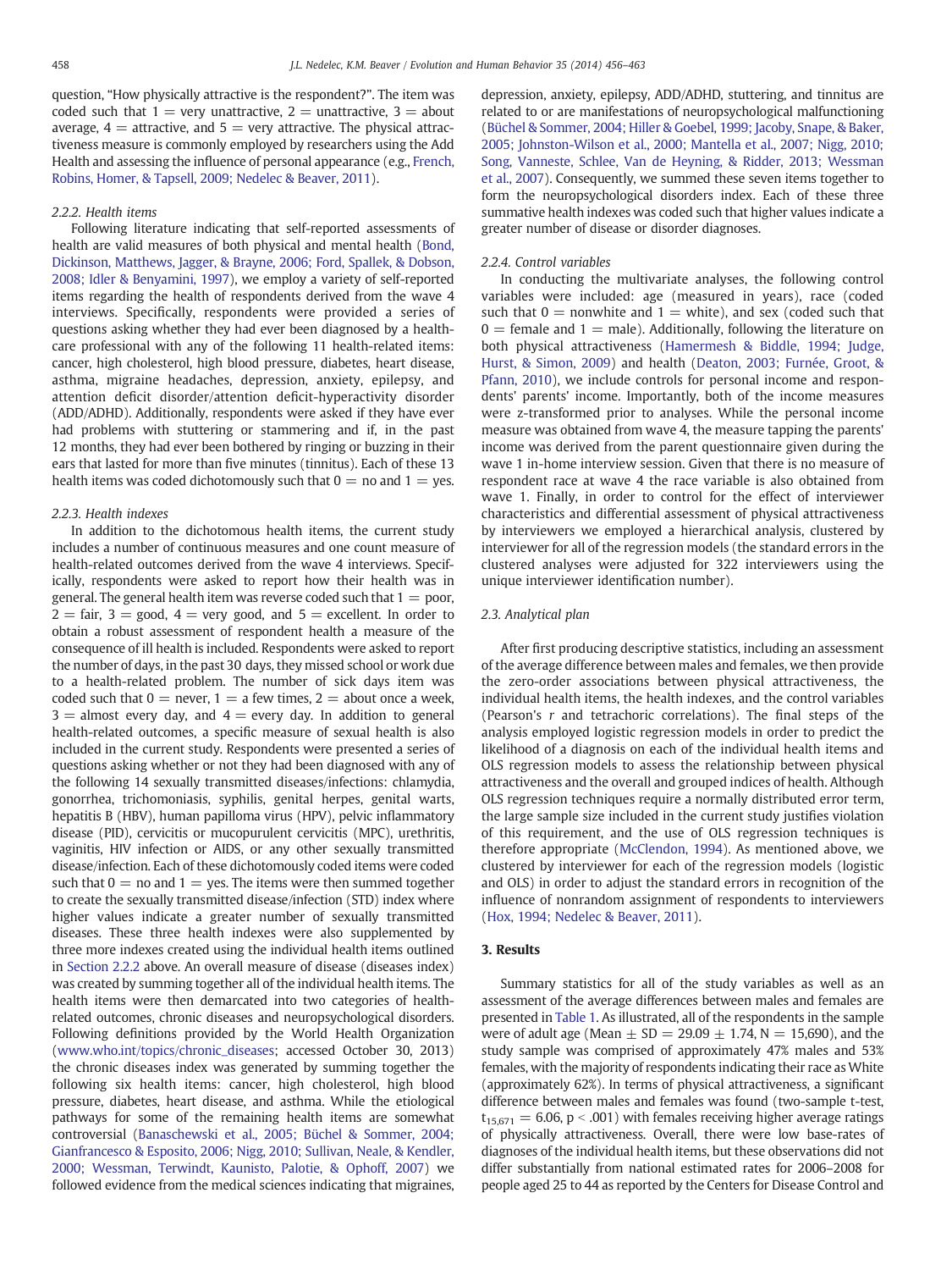#### Table 1

Summary statistics for all study variables for the full sample, males, and females.

|                         | Full sample   |      | Males          |                          |                          | Females         |             |                          | $t$ -value <sup>a</sup> |                          |
|-------------------------|---------------|------|----------------|--------------------------|--------------------------|-----------------|-------------|--------------------------|-------------------------|--------------------------|
|                         | Mean $(\%)$   | SD   | Range          | Mean $(\%)$              | <b>SD</b>                | Range           | Mean $(\%)$ | <b>SD</b>                | Range                   |                          |
| Physical attractiveness | 3.45          | .83  | $1 - 5$        | 3.40                     | .79                      | $1 - 5$         | 3.49        | .86                      | $1 - 5$                 | $6.06*$                  |
| Health items            |               |      |                |                          |                          |                 |             |                          |                         |                          |
| Cancer                  | .01(1.34)     | .12  | $0 - 1$        | .01(.61)                 | .08                      | $0 - 1$         | .02(1.98)   | .14                      | $0 - 1$                 | $7.43*$                  |
| High cholesterol        | .08(8.10)     | .27  | $0 - 1$        | .09(8.89)                | .29                      | $0 - 1$         | .07(7.40)   | .26                      | $0 - 1$                 | $-3.41*$                 |
| High blood pressure     | .11(10.59)    | .31  | $0 - 1$        | .13(12.81)               | .33                      | $0 - 1$         | .09(8.63)   | .28                      | $0 - 1$                 | $-8.50*$                 |
| <b>Diabetes</b>         | .03(2.85)     | .17  | $0 - 1$        | .02(2.20)                | .15                      | $0 - 1$         | .03(3.41)   | .18                      | $0 - 1$                 | $4.54*$                  |
| Heart disease           | .01(.79)      | .09  | $0 - 1$        | .01(.72)                 | .09                      | $0 - 1$         | .01(.85)    | .09                      | $0 - 1$                 | .91                      |
| Asthma                  | .15(14.80)    | .36  | $0 - 1$        | .13(12.62)               | .33                      | $0 - 1$         | .17(16.72)  | .37                      | $0 - 1$                 | $7.23*$                  |
| <b>Migraines</b>        | .14(14.21)    | .35  | $0 - 1$        | .08(8.06)                | .27                      | $0 - 1$         | .20(19.63)  | .40                      | $0 - 1$                 | 21.00*                   |
| Depression              | .15(15.33)    | .36  | $0 - 1$        | .10(9.49)                | .29                      | $0 - 1$         | .21(20.46)  | .40                      | $0 - 1$                 | $19.27*$                 |
| Anxiety                 | .12(11.64)    | .32  | $0 - 1$        | .07(7.02)                | .26                      | $0 - 1$         | .16(15.70)  | .36                      | $0 - 1$                 | 17.07*                   |
| Epilepsy                | .01(1.39)     | .12  | $0 - 1$        | .01(1.25)                | .11                      | $0 - 1$         | .02(1.52)   | .12                      | $0 - 1$                 | 1.43                     |
| ADD/ADHD                | .05(4.94)     | .22  | $0 - 1$        | .07(6.68)                | .25                      | $0 - 1$         | .03(3.40)   | .18                      | $0 - 1$                 | $-9.50*$                 |
| Stuttering              | .04(4.22)     | .20  | $0 - 1$        | .06(5.53)                | .23                      | $0 - 1$         | .03(3.08)   | .17                      | $0 - 1$                 | $-7.63*$                 |
| <b>Tinnitus</b>         | .06(6.36)     | .24  | $0 - 1$        | .07(7.09)                | .26                      | $0 - 1$         | .06(5.71)   | .23                      | $0 - 1$                 | $-3.53*$                 |
| Health indexes          |               |      |                |                          |                          |                 |             |                          |                         |                          |
| General health          | 3.66          | .92  | $1 - 5$        | 3.70                     | .91                      | $1 - 5$         | 3.62        | .92                      | $1 - 5$                 | $-5.43*$                 |
| Number of sick days     | .22           | .57  | $0 - 4$        | .19                      | .55                      | $0 - 4$         | .25         | .59                      | $0 - 4$                 | $6.94*$                  |
| <b>STDs</b>             | .34           | .71  | $0 - 7$        | .17                      | .47                      | $0 - 6$         | .49         | .84                      | $0 - 7$                 | 28.06*                   |
| <b>Diseases</b>         | .97           | 1.25 | $0 - 10$       | .83                      | 1.14                     | $0 - 9$         | 1.09        | 1.34                     | $0 - 10$                | 12.85*                   |
| Chronic diseases        | .38           | .65  | $0 - 5$        | .38                      | .65                      | $0 - 4$         | .39         | .65                      | $0 - 5$                 | 1.15                     |
| Neuropsych, disorders   | .58           | .94  | $0 - 6$        | .45                      | .83                      | $0 - 6$         | .70         | 1.01                     | $0 - 6$                 | 16.40*                   |
| Control variables       |               |      |                |                          |                          |                 |             |                          |                         |                          |
| Age                     | 29.09         | 1.74 | $25 - 34$      | 29.19                    | 1.74                     | $25 - 34$       | 29.01       | 1.74                     | $25 - 34$               | $-6.47*$                 |
| Race                    | .62           | .49  | $0 - 1$        | .64                      | .48                      | $0 - 1$         | .63         | .48                      | $0 - 1$                 | $-1.71$                  |
| Sex                     | .47           | .50  | $0 - 1$        | $\overline{\phantom{m}}$ | $\overline{\phantom{0}}$ |                 |             | $\overline{\phantom{a}}$ |                         | $\overline{\phantom{m}}$ |
| Income                  | .00           | 1.00 | $-.78$ to 21.4 | .15                      | 1.13                     | $-.78$ to 21.43 | $-.13$      | .85                      | $-.78$ to 21.43         | $-17.28*$                |
| Parents' income         | .00           | 1.00 | $-.89$ to 18.5 | .01                      | .89                      | $-.89$ to 18.47 | .02         | 1.05                     | $-.89$ to $18.47$       | .57                      |
| $N$ (range)             | 14,923-15,700 |      |                |                          | 6,997-7,349              |                 |             | 6,243-8,352              |                         |                          |

Notes: All variables are from wave 4 (race and parents' income are from wave 1); income and parents' income are z-transformed variables; Diseases index is the sum of all the individual health items; Chronic diseases index is the sum of cancer, high cholesterol, high blood pressure, diabetes, heart disease, and asthma; Neuropsychological disorders index is the sum of migraines, depression, anxiety, epilepsy, ADD/ADHD, stuttering, and tinnitus; percentage of the sample diagnosed with a disease (individual health items only) in parentheses; 'Neuropsych.': neuropsychological; SD: standard deviation.

Mean difference between females and males ( $\overline{X}_{\text{female}}$  -  $\overline{X}_{\text{male}}$ ).

 $*$   $p < .05$  (two-tailed test).

Prevention (http://www.cdc.gov/DataStatistics; accessed November 1, 2013). Males and females also differed on the majority of the health items where statistically significant differences in diagnoses arose for all but two health items (heart disease and epilepsy; two-sample t-test,  $t_{15,697} = .91$ , p = .36;  $t_{15,697} = 1.43$ , p = .15, respectively). In terms of the overall measures of health as indicated by the health indexes, males and females differed significantly on all but one of the indexes (chronic disease index; two-sample t-test,  $t_{15,697} = 1.15$ , p = .25). In general, females reported a lower average level of general health (twosample t-test,  $t_{15,699} = -5.43$ , p < .001), a greater average number of days of school or work missed due to illness (two-sample t-test,  $t_{15,618} = 6.94$ , p < .001), a poorer sexual health history, on average, as measured by the STD index (two-sample t-test,  $t_{15,368} = 28.06$ ,  $p < .001$ ), a greater average number of disease diagnoses overall (two-sample t-test,  $t_{15,692} = 12.85$ , p < .001), and a greater average number of neuropsychological disorder diagnoses (two-sample t-test,  $t_{15,694} = 16.40$ , p < .001). Given these observed differences between males and females, the bivariate and multivariate analyses were bifurcated by sex.

The zero-order associations between the control variables, physical attractiveness, and the health-related measures are provided in Table 2. In general, there is a negative relationship between physical attractiveness and the individual health items for both males and females. In terms of the health indexes the pattern for males and females is almost identical: physical attractiveness is significantly associated with each of the health indexes at the bivariate level. Table 2 also illustrates that a number of the individual health items and the health indexes are statistically associated with the various control variables. Consequently, these potentially confounding factors may have an influence on the observed association between physical attractiveness and the health-related outcomes and were thus included in the multivariate regression analyses.

As indicated above, the third analytical step incorporated logistic regression methods to assess the probability of a diagnosis on the individual health items based on variant levels of physical attractiveness (controlling for the effects of age, race, sex, income, parents' income, and clustering by interviewer). As illustrated in Table 3, variance in physical attractiveness predicted the likelihood of diagnosis for eight of the 13 health items for the full sample, six of the 13 health items for males, and seven of the 13 health items for females (see Table 3). More specifically, for each level of increase in ratings of physical attractiveness for males there was a 13% reduction in the likelihood of a diagnosis for high cholesterol, a 20% reduction in the likelihood of a diagnosis for high blood pressure, a 15% reduction in the probability of being diagnosed for depression, a 23% reduction in the likelihood of an ADD/ADHD diagnosis, and a 21% reduction in the likelihood of suffering from problems associated with stuttering. Similar findings were discovered for females, although the pattern differed somewhat. Specifically, those females who were rated as more attractive were also 21% less likely to be diagnosed with high blood pressure, 22% less likely to be diagnosed with diabetes, 12% less likely to receive a diagnosis of asthma, 17% less likely to suffer from clinical depression, 18% less likely to receive an ADD/ADHD diagnosis, 18% less likely to suffer problems associated with stuttering, and 13% less likely to be experiencing the symptoms of tinnitus. In order to more clearly illustrate these patterns of results, the predicted probabilities of a diagnosis of the individual health items as a function of physical attractiveness are displayed in Fig. 1 (full sample), Fig. 2 (males), and Fig. 3 (females). Importantly, the predicted probabilities were estimated with the control variables (age, race, sex, income, and parents' income) set to their means. Despite the relatively low effect sizes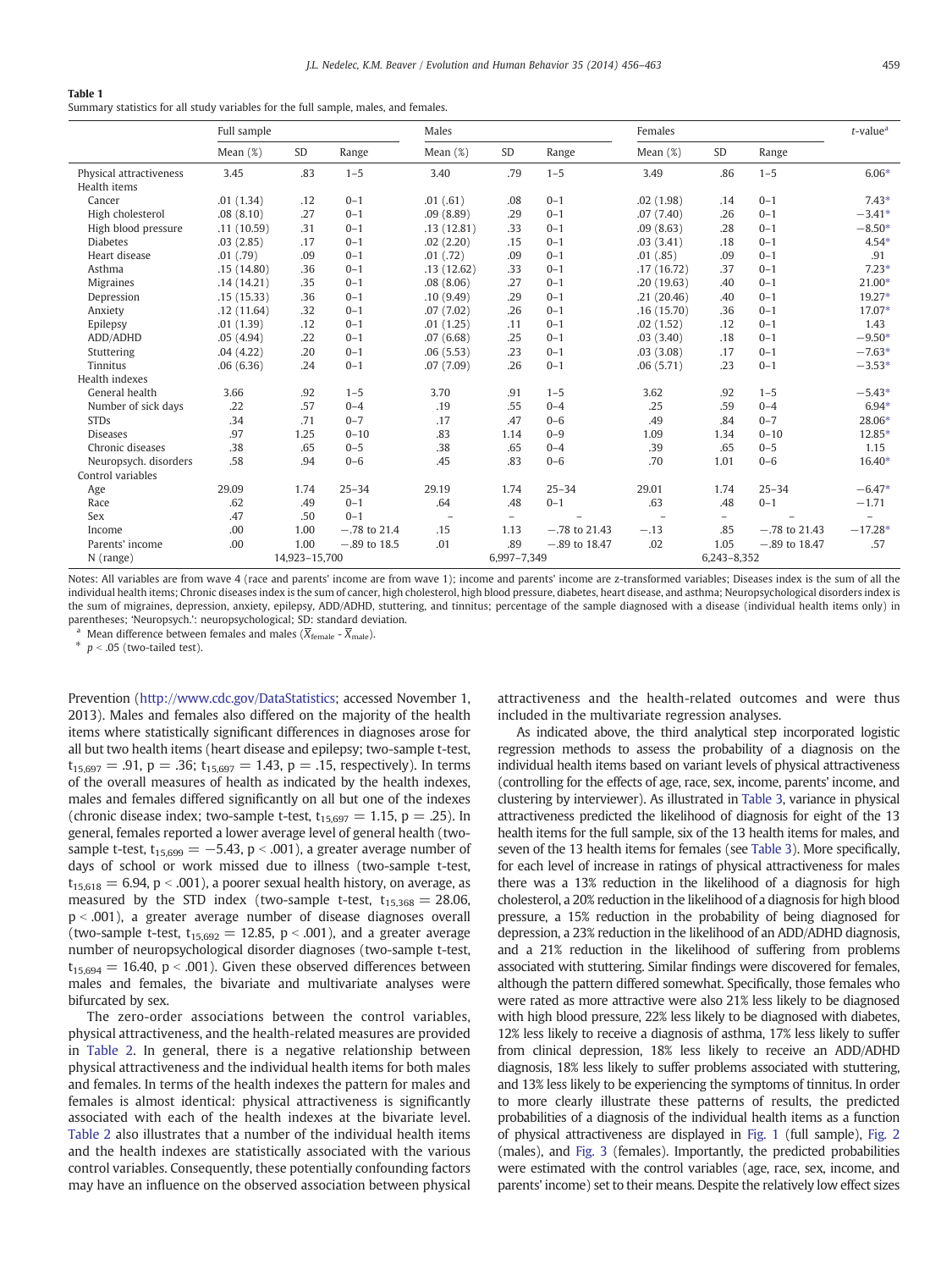# Table 2

Bivariate associations between physical attractiveness, health-related outcomes, and the control variables.

| Health-related outcomes      | Physical attractiveness |                          |           | Control variables (full sample) |                   |                  |           |                 |  |
|------------------------------|-------------------------|--------------------------|-----------|---------------------------------|-------------------|------------------|-----------|-----------------|--|
|                              | Full sample             | Males                    | Females   | Age                             | Race <sup>a</sup> | Sex <sup>a</sup> | Income    | Parents' income |  |
| Health items                 |                         |                          |           |                                 |                   |                  |           |                 |  |
| Cancer                       | $-.01$                  | .01                      | $-.01$    | $-.01$                          | $.14***$          | $-.27***$        | $-.01*$   | $-.01$          |  |
| High cholesterol             | $-.02***$               | $-.03***$                | $-.01$    | $.06***$                        | $.04***$          | $.06***$         | .01       | .01             |  |
| High blood pressure          | $-.06***$               | $-.06***$                | $-.06***$ | $.03***$                        | $-.08***$         | $.14***$         | $-.02*$   | $-.01$          |  |
| <b>Diabetes</b>              | $-.04***$               | $-.03***$                | $-.05***$ | $.03***$                        | $-.05*$           | $-.12***$        | $-.03***$ | $-.03***$       |  |
| Heart disease                | $-.01$                  | $-.01$                   | $-.01$    | $.02***$                        | $-.02$            | $-.04$           | $-.02***$ | $-.01$          |  |
| Asthma                       | $-.02*$                 | .01                      | $-.03***$ | $-.05***$                       | .01               | ****<br>$-.11$   | $-.04***$ | $.02***$        |  |
| <b>Migraines</b>             | $-.01$                  | $-.03***$                | $-.02$    | $-.01$                          | $.13***$          | $-.33***$        | $-.06***$ | $-.01$          |  |
| Depression                   | $-.05***$               | $-.05***$                | $-.06***$ | $-.03***$                       | $.24***$          | $-.30***$        | $-.07***$ | .02             |  |
| Anxiety                      | $-.01$                  | $-.01$                   | $-.01$    | $-.03***$                       | $.28***$          | $-.28$ ****      | $-.06***$ | .01             |  |
| Epilepsy                     | $-.01$                  | $-.01$                   | $-.02$    | $-.01$                          | $.08***$          | $-.05$           | $-.03***$ | $-.02*$         |  |
| ADD/ADHD                     | $-.04***$               | $-.05***$                | $-.02***$ | $-.02***$                       | ****<br>.31       | $.20***$         | $-.02***$ | $.03***$        |  |
| Stuttering                   | $-.05***$               | $-.05***$                | $-.04***$ | .01                             | $-.10$ ****       | $.17***$         | $-.03***$ | $-.02***$       |  |
| Tinnitus                     | $-.02***$               | $-.01$                   | $-.03***$ | $.01*$                          | $.09***$          | $.07***$         | $-.02***$ | $-.03***$       |  |
| Health indexes               |                         |                          |           |                                 |                   |                  |           |                 |  |
| General health               | $.13***$                | $.13***$                 | $.14***$  | $-.02$                          | $.07***$          | $.04***$         | $.09***$  | $.09***$        |  |
| Number of sick days          | $-.03***$               | $-.04***$                | $-.04***$ | $-.01$                          | $-.01$            | $-.06***$        | $-.03***$ | $-.01$          |  |
| <b>STDs</b>                  | $.04***$                | $.04***$                 | $.02***$  | $-.03***$                       | $-.15***$         | $-.22***$        | $-.03***$ | $-.02***$       |  |
| <b>Diseases</b>              | $-.07***$               | $-.07***$                | $-.08***$ | $-.01$                          | $.10***$          | $-.10***$        | $-.09***$ | .01             |  |
| Chronic diseases             | $-.06***$               | $-.05***$                | $-.07***$ | $.02$ **                        | $-.01$            | $-.01$           | $-.04***$ | .01             |  |
| Neuropsychological disorders | $-.05***$               | $-.06***$                | $-.06***$ | $-.02***$                       | $.14***$          | $-.13***$        | $-.09***$ | .01             |  |
| Physical attractiveness      |                         | $\overline{\phantom{0}}$ |           | .01                             | $-.02$            | .02              | $.06***$  | $.08***$        |  |

Notes: All variables are from wave 4 (race and parents' income are from wave 1); income and parents' income are z-transformed variables; race:  $0 =$  non-White,  $1 =$  White; sex:  $0 =$  female,  $1 =$  male.

<sup>a</sup> Tetrachoric correlation employed between these control variables and the dichotomous health items.

\*\*\*  $p < .01$ .

\*\*\*\*  $p < .001$  (two-tailed test).

displayed in Table 3, the statistically significant associations illustrated in Figs. 1, 2, and 3 all point to a consistent pattern: the more physically attractive a respondent was rated, the less likely she or he was to report ever receiving a diagnosis of an individual disease or disorder.

As illustrated in Table 4, the pattern of results seen in the logistic regression models remained for the OLS regression analyses of the health indexes. For both males and females, those respondents who were rated as more physically attractive also reported a more positive perception of their general health, a fewer number of days of school or work missed due to illness, a reduced number of disease diagnoses overall, a reduced number of chronic disease diagnoses, and a reduced number of neuropsychological disorder diagnoses (see Table 4) net of the effect of age, race, sex, personal income, and their parents' income. Interestingly, however, those males and females who were rated as more physically attractive also reported poorer sexual health histories as measured by the STD index (see Table 4).

# 4. Discussion

As a phenotypic marker of fitness quality, physical attractiveness has been shown to be related to perceptions and measures of health in prior research. However, as outlined above numerous shortcomings

#### Table 3

Logistic regression models assessing the probability of a diagnosis for the individual health items by physical attractiveness for the full sample, males, and females.

| Health items                 | Full sample |           |           | Males                 |           |           | Females    |           |           |
|------------------------------|-------------|-----------|-----------|-----------------------|-----------|-----------|------------|-----------|-----------|
|                              | b           | <b>OR</b> | <b>SE</b> | b                     | <b>OR</b> | <b>SE</b> | b          | <b>OR</b> | <b>SE</b> |
| Chronic diseases             |             |           |           |                       |           |           |            |           |           |
| Cancer                       | $-.05$      | .95       | .10       | .16                   | 1.18      | .19       | $-.09$     | .91       | .11       |
| High cholesterol             | $-.08***$   | .92       | .04       | $-.14***$             | .87       | .06       | $-.04$     | .97       | .06       |
| High blood pressure          | $-.23***$   | .80       | .04       | $-22$ <sup>****</sup> | .80       | .05       | $-23***$   | .79       | .05       |
| <b>Diabetes</b>              | $-.23***$   | .80       | .07       | $-.20$                | .82       | .11       | $-24***$   | .78       | .09       |
| Heart disease                | .03         | 1.03      | .12       | $-.02$                | .98       | .18       | .09        | 1.09      | .16       |
| Asthma                       | $-.06*$     | .94       | .04       | .05                   | 1.05      | .06       | $-.12***$  | .88       | .04       |
| Neuropsychological disorders |             |           |           |                       |           |           |            |           |           |
| <b>Migraines</b>             | $-.06*$     | .94       | .03       | $-.11$                | .89       | .07       | $-.05$     | .96       | .04       |
| Depression                   | $-.18***$   | .84       | .03       | $-.16***$             | .85       | .06       | $-.19***$  | .83       | .03       |
| Anxiety                      | $-.04$      | .96       | .03       | $-.02$                | .98       | .07       | $-.04$     | .96       | .04       |
| Epilepsy                     | $-.09$      | .92       | .09       | $-.15$                | .86       | .15       | $-.05$     | .96       | .13       |
| ADD/ADHD                     | $-24***$    | .79       | .05       | $-26***$              | .77       | .06       | $-20^{**}$ | .82       | .08       |
| Stuttering                   | $-.22***$   | .81       | .05       | $-23***$              | .79       | .08       | $-20**$    | .82       | .09       |
| Tinnitus                     | $-.08$      | .93       | .05       | .01                   | 1.00      | .07       | $-.14***$  | .87       | .07       |

Notes: All models control for age, sex (full sample models only), race, income, parents' income and are clustered by interviewer (i.e., robust standard errors are employed); OR: odds ratio; SE: standard error.

 $p < .10$ .

\*\*  $p < .05$ .

\*\*\*  $p < .01$ .

 $***\stackrel{\cdot}{p}$  < .001 (two-tailed test).

 $p < .10$ .

<sup>\*\*</sup>  $p < .05$ .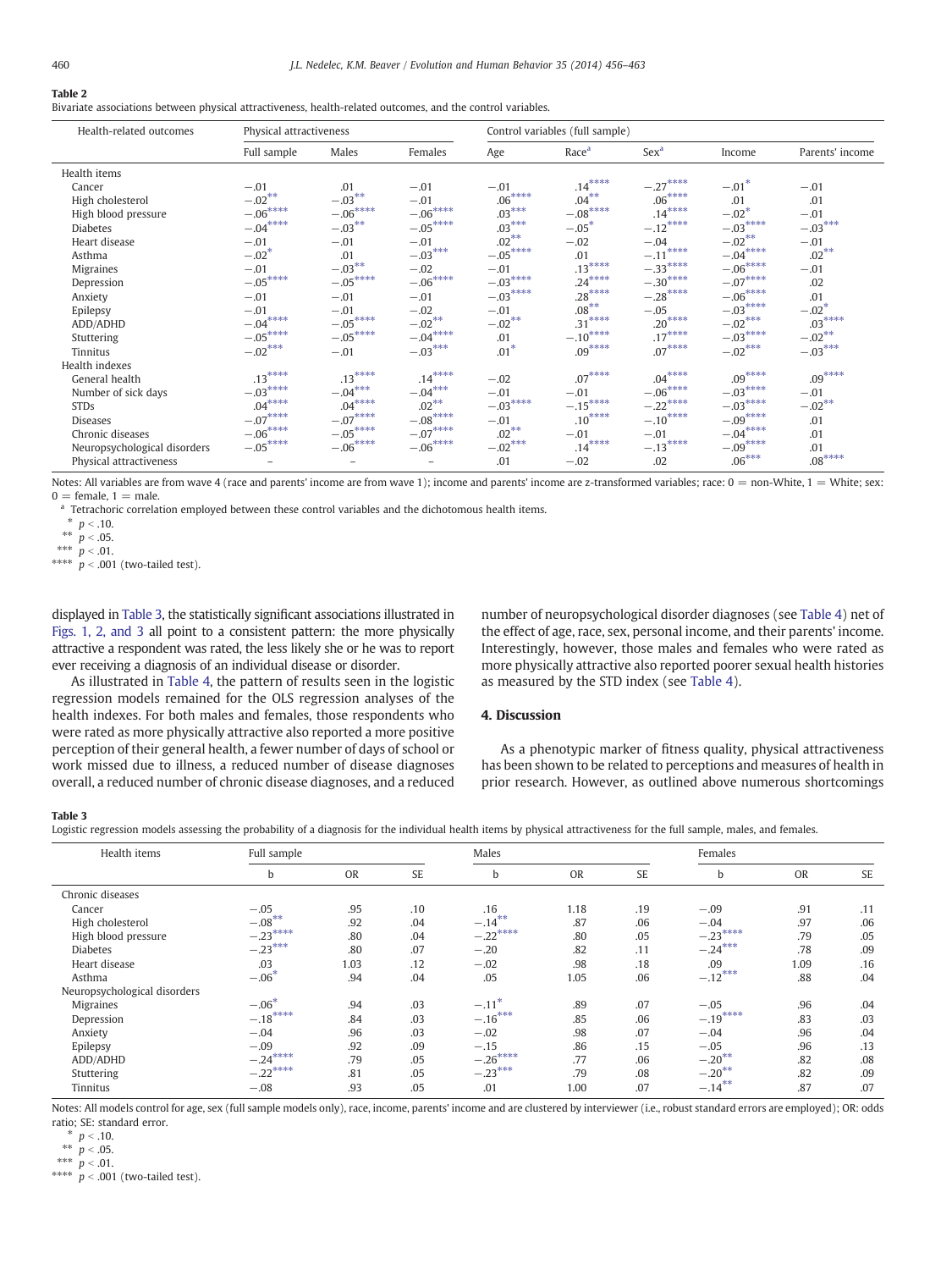

Fig. 1. Predicted probabilities of a disease diagnosis as a function of physical attractiveness for the full sample. Notes: Predicted probabilities were estimated with age, sex, race, income, and parents' income set to their means. Only those healthrelated diagnoses which were significantly related to physical attractiveness ( $p < .10$ ) in the multivariate logistic analyses are illustrated (see Table 3).

are evident in the extant literature. The current study sought to address these shortcomings by assessing the link between physical attractiveness and numerous specific and generalized measures of health from a nationally representative sample wherein attractiveness ratings were derived from in-person interviews. Furthermore, the statistical models employed in the current study controlled for the systematic influence of interviewer characteristics highlighted in past research on ratings of physical attractiveness (Marcus & Miller, 2003; Nedelec & Beaver, 2011). After addressing these concerns, the current analysis illustrated a statistically significant association between physical attractiveness and various indices of health thereby providing support for an adaptationist approach to attraction.

In addition to the general finding supporting a link between physical attractiveness and health a number of interesting specific results relevant to an adaptationist approach arose. For instance, authors have noted that extreme masculine and feminine facial and bodily characteristics (e.g., broad chins and shoulders in males, small chins and larger pelvic regions in females; also known as secondary sex characteristics) are driven by high hormone levels — testosterone in males and estrogen in females (Grammer et al., 2003; Jasieńska, 2013). Researchers have also linked these traits to semen quality in males (Soler et al., 2003) and fecundity in females (Jasieńska, Ziomkiewicz, Ellison, Lipson, & Thune, 2004), factors key to reproductive success. Further, given that hormones like testosterone and estrogen have been shown to reduce components of immunocompetence (Muehlenbein & Bribiescas, 2005; Thornhill & Gangestad,



Fig. 2. Predicted probabilities of a disease diagnosis as a function of physical attractiveness for males. Notes: Predicted probabilities were estimated with age, race, income, and parents' income set to their means. Only those health-related diagnoses which were significantly related to physical attractiveness  $(p < .10)$  in the multivariate logistic analyses are illustrated (see Table 3).



Fig. 3. Predicted probabilities of a disease diagnosis as a function of physical attractiveness for females. Notes: Predicted probabilities were estimated with age, race, income, and parents' income set to their means. Only those health-related diagnoses which were significantly related to physical attractiveness ( $p < .10$ ) in the multivariate logistic analyses models are illustrated (see Table 3).

1993), physical attractiveness may be an honest marker of one's ability to be resistant to parasitic infection and other deleterious processes related to health (Grammer et al., 2003; Thornhill & Gangestad, 1993, 2008). Additionally, these hormones have also been shown to provide protection from certain immunopathological effects (e.g., testosterone and malarial infection; see Muehlenbein & Bribiescas, 2005). Therefore, concerns regarding the selection of a healthy mate should be illustrated by the preferential ratings of attractiveness of both males and females. This claim was supported by the results of the current study. For instance, for the six specific chronic illnesses physical attractiveness was significantly associated (i.e.,  $p < .10$ ) with four illnesses in the full sample (high cholesterol, high blood pressure, diabetes, and asthma), two illnesses in the male subsample (high cholesterol and high blood pressure), and three illnesses in the female subsample (high blood pressure, diabetes, and asthma). Likewise, the association between physical attractiveness and the seven neuropsychological disorders was statistically significant for four disorders in the full sample (migraines, depression, ADD/ADHD, and stuttering), the exact same four disorders in the male subsample, and four disorders in the female subsample (depression, ADD/ADHD, stuttering, and tinnitus). This pattern of similarity was replicated in the OLS regression models where the associations between physical attractiveness ratings and the various health indexes were almost identical, in terms of statistical significance and effect size, between males and females. Consequently, the pattern of association between both specific and more general indices of health and physical attractiveness appears similar for males and females. These findings highlight the concern that both sexes place on health when selecting potential mating partners, as indicated by ratings of physical attractiveness.

Beyond the overall association between physical attractiveness and health observed in the current study another interesting finding arose regarding levels of attractiveness and the STD index. For both males and females, the more attractive a respondent was rated the greater the number of sexually transmitted illnesses he or she reported (see Table 3). This was the only instance wherein higher levels of physical attractiveness were associated with poorer levels of health. Given the link between sexual transmitted illnesses and number of sexual partners (Kelley, Borawski, Flocke, & Keen, 2003), we conducted post-hoc analyses to assess if the observed association between attractiveness and the STD index was a function of the number of sex partners. Using a measure of number of lifetime sexual partners from wave 4 (number of vaginal sex partners) we found that even after accounting for the number of sexual partners the association between physical attractiveness and the STD index remained (full sample:  $β = .04$ ,  $SE = .01$ ,  $p < .001$ ; males:  $β = .04$ ,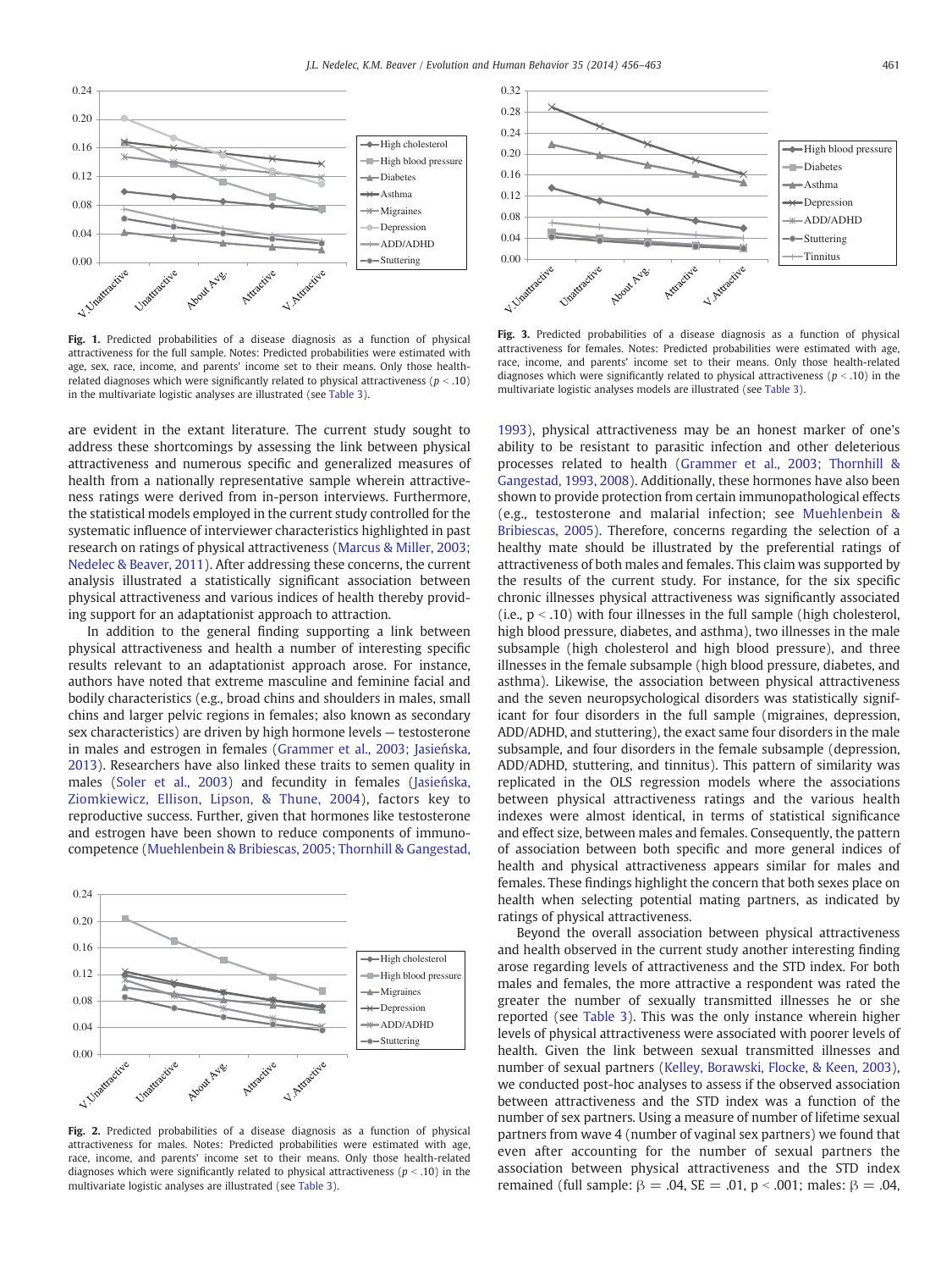# Table 4

Multivariate associations between physical attractiveness and health indexes (OLS regression models).

| Health indexes                   | Full sample |        |           | Males      |        |           | Females     |        |           |
|----------------------------------|-------------|--------|-----------|------------|--------|-----------|-------------|--------|-----------|
|                                  |             |        | <b>SE</b> |            |        | <b>SE</b> |             |        | <b>SE</b> |
| General health                   | $.14***$    | .13    | .01       | $.14***$   | .12    | .02       | $.15***$    | .14    | .02       |
| Number of sick days <sup>†</sup> | $-.10***$   | .91    | .03       | $-.10^{7}$ | .90    | .05       | $-.10^{**}$ | .91    | .03       |
| <b>STDs</b>                      | $.03***$    | .04    | .01       | $.03***$   | .04    | .01       | $.03***$    | .03    | .01       |
| <b>Diseases</b>                  | $-.11***$   | $-.07$ | .02       | $-.10***$  | $-.07$ | .02       | $-.12***$   | $-.08$ | .02       |
| Chronic diseases                 | $-.04***$   | $-.06$ | .01       | $-.04***$  | $-.04$ | .01       | $-.05***$   | $-.07$ | .01       |
| Neuropsychological disorders     | $-.07***$   | $-.06$ | .01       | $-.06***$  | $-.06$ | .01       | $-.07***$   | $-.06$ | .02       |

Notes: All models control for age, sex (full sample models only), race, income, parents' income and are clustered by interviewer (i.e., robust standard errors are employed); Diseases index is the sum of all the individual health items; Chronic diseases index is the sum of cancer, high cholesterol, high blood pressure, diabetes, heart disease, and asthma; Neuropsychological disorders index is the sum of migraines, depression, anxiety, epilepsy, ADD/ADHD, stuttering, and tinnitus; SE: standard error.

† Poisson regression model; IRR (incident rate ratio) reported in place of beta.

 $*$   $p < .05$ .

\*\*  $p < .01$ .

\*\*\*  $p < .001$  (two-tailed test).

SE = .01, p = .005; females:  $\beta$  = .04, SE = .01, p = .002). Future research in this area would benefit from unpacking the association between physical attractiveness and sexually transmitted illnesses.

While the results provide support for the assertion that physical attractiveness is a phenotypic marker of health the findings of the current study should be tempered by the following limitations. First, while the sample of respondents included in the Add Health study was selected to be nationally representative the interviewer sample was not. Therefore, it is conceivable that there is something unique to the interviewers in the Add Health study which could influence the results. However, given that the results are congruent with theoretical expectations and past research it is unlikely that characteristics unique to the Add Health researchers are biasing the findings derived in the current analysis. Second, given that the interview was a professional encounter, the ratings of physical attractiveness may not be representative of a mate-selection dynamic. Therefore, the results may differ from an analysis wherein the association between physical attractiveness and health is examined among a sample of raters assessing potential mates. However, there are two potential counterpoints to this limitation; first, the interviewers who rated the respondents' physical attractiveness still possessed the evolved psychological adaptations which guide their perceptual constructs of beauty (adaptations which have been shown to be cross-cultural in nature; Buss et al., 1990); and second, it is reasonable to assume that individuals assessing physical attraction rather than mate potential may be more generous in their assessments of physical attractiveness. Therefore, to the extent that the ratings of physical attraction are more generous the observed associations between physical attractiveness and the various indices of health may in fact be attenuated. Additionally, while the results indicate support for an adaptationist approach to physical attraction such as the 'good-genes' hypothesis (see Thornhill & Gangestad, 2008) the current study does not provide information about whether similar genetic material influences the phenotypic expression of attractiveness and susceptibility to ill health. Future research would benefit from an examination of the genetic overlap between various measures of ill health and physical attractiveness. Finally, the results of the current study have relevance to evolutionary perspectives on health and medicine (see Nesse & Stearns, 2008; Nesse & Williams, 1994; Stearns, Nesse, Govindaraju, & Ellison, 2010). This expanding literature has highlighted that organisms are "bundles of compromises shaped by natural selection to maximize reproduction, not health" (Stearns et al., 2010, p.1691); thus, traits which provide a benefit to fitness during reproductive age may be detrimental to health later in life (see Jasieńska, 2013). Therefore, to the extent that physical attractiveness (a fitness enhancing trait) is associated with ill-health later in life the association observed in the current study may be altered to an unknown degree by the inclusion of a sample of older adults. Future research is encouraged to assess this relationship beyond the age range of the current study. As for now, the findings of the current analysis support the argument that physical attractiveness is a phenotypic marker for both specific and generalized measures of health in males and females.

#### Acknowledgments

The authors wish to thank the two anonymous reviewers of the original manuscript for their helpful comments.

This research uses data from Add Health, a program project designed by J. Richard Udry, Peter S. Bearman, and Kathleen Mullan Harris, and funded by a grant P01-HD31921 from the Eunice Kennedy Shriver National Institute of Child Health and Human Development, with cooperative funding from 17 other agencies. Special acknowledgment is due to Ronald R. Rindfuss and Barbara Entwisle for assistance in the original design. Persons interested in obtaining data files from Add Health should contact Add Health, Carolina Population Center, 123 W. Franklin Street, Chapel Hill, NC 27516–2524 (addhealth@unc.edu). No direct support was received from grant P01-HD31921 for this analysis.

#### References

- Banaschewski, T., Hollis, C., Oosterlaan, J., Roeyers, H., Rubia, K., Willcutt, E., et al. (2005). Towards an understanding of unique and shared pathways in the psychopathophysiology of ADHD. *Developmental Science*, *8*, 132–140.
- Bond, J., Dickinson, H. O., Matthews, F., Jagger, C., & Brayne, C. (2006). Self-rated health status as a predictor of death, functional and cognitive impairment: a longitudinal cohort study. *European Journal of Ageing*, *3*, 193–206.
- Boothroyd, L. G., Jones, B. C., Burt, D. M., Cornwell, R. E., Little, A. C., et al. (2005). Facial masculinity is related to perceived age but not perceived health. *Evolution and Human Behavior*, *26*, 417–431.
- Boothroyd, L. G., Jones, B. C., Burt, D. M., & Perrett, D. I. (2007). Partner characteristics associated with masculinity, health and maturity in male faces. *Personality and Individual Differences*, *43*, 1161–1173.

Büchel, C., & Sommer, M. (2004). What causes stuttering? *PLoS Biology*, *2*, 0159–0163.

- Buss, D. M., Abbott, M., Angleitner, A., Asherian, A., Biaggio, A., et al. (1990). International preferences in selecting mates: a study of 37 cultures. *Journal of Cross-Cultural Psychology*, *21*, 5–47.
- Buss, D. M., & Schmitt, D. P. (1993). Sexual strategies theory: an evolutionary perspective on human mating. *Psychological Review*, *100*, 204–232.
- Cunningham, M. R. (1986). Measuring the physical in physical attractiveness: quasiexperiments on the sociobiology of female facial beauty. *Journal of Personality and Social Psychology*, *50*, 925–935.
- de Barra, M., DeBruine, L. M., Jones, B. C., Mahmud, Z. H., & Curtis, V. A. (2013). Illness in childhood predicts face preferences in adulthood. *Evolution and Human Behavior*, *34*, 384–389.
- Deaton, A. (2003). Health, inequality, and economic development. *Journal of Economic Literature*, *41*, 113–158.
- Fink, B., Manning, J. T., Neave, N., & Grammer, K. (2004). Second to fourth digit ratio and facial asymmetry. *Evolution and Human Behavior*, *25*, 125–132.
- Ford, J., Spallek, M., & Dobson, A. (2008). Self-rated health and a healthy lifestyle are the most important predictors of survival in elderly women. *Age and Ageing*, *37*, 194–200.